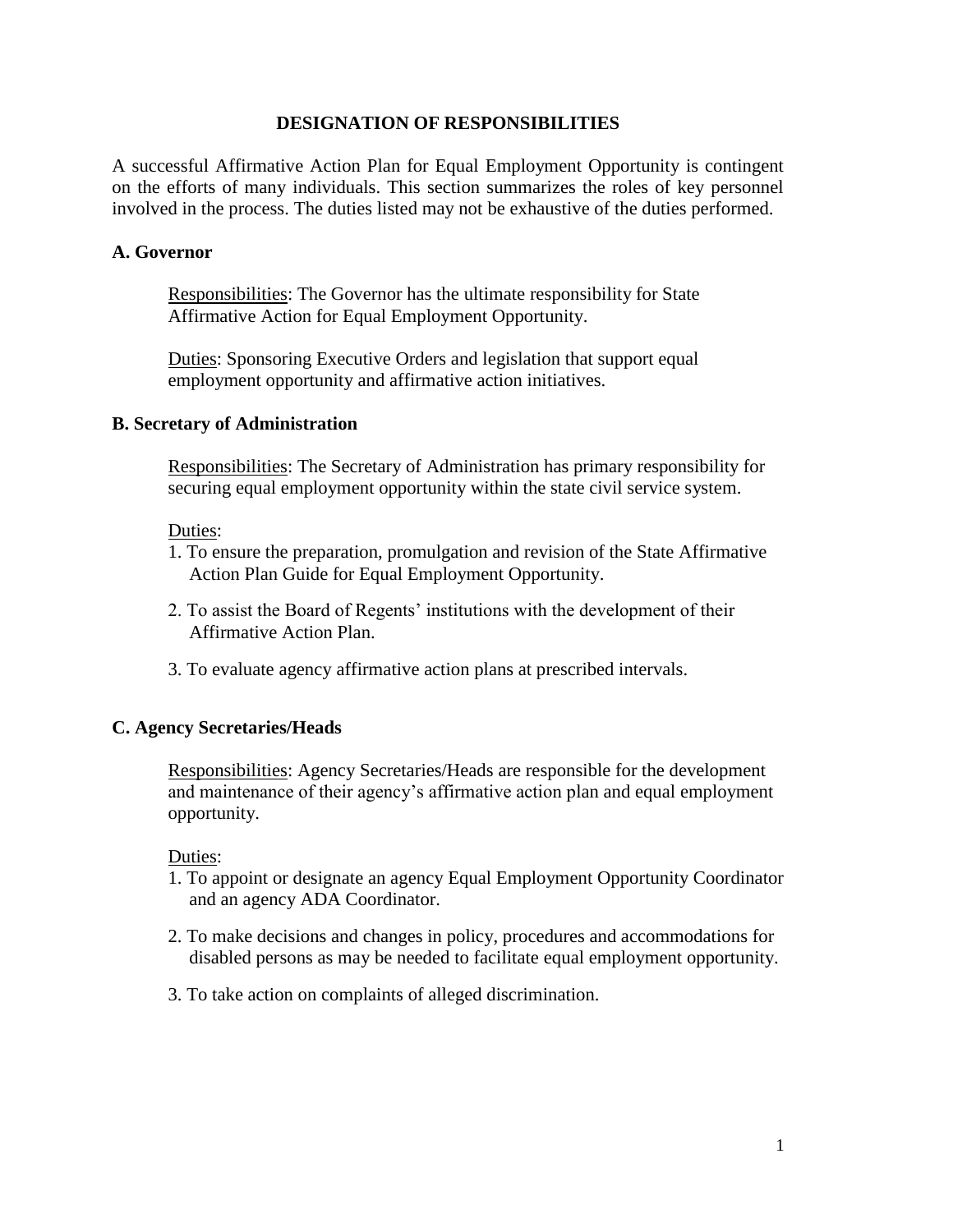# **D. EEO Coordinators**

Responsibilities: The EEO Coordinator develops and administers the affirmative action plan/program for their agency under the auspices of the agency secretary/head.

Duties:

- 1. To write and update the agency's affirmative action plan.
- 2. To monitor and evaluate the effectiveness of the plan.
- 3. To investigate charges of alleged discrimination.
- 4. To disseminate information to managers, supervisors, employees, and applicants.
- 5. To identify and resolve problems related to EEO/AA initiatives and processes.
- 6. To serve as a liaison between the agency and local organizations for minorities, women and persons with disabilities, community action groups, and community service programs.

# **E. ADA Coordinators**

Responsibilities: To ensure agency compliance with the Americans with Disabilities Act of 1990 and related legislation that affects workers with disabilities.

#### Duties:

- 1. To ensure qualified applicants with disabilities are given reasonable accommodation in interviewing, testing, promotional or other employment related activities.
- 2. To analyze, when necessary, the essential functions of various job classifications.
- 3. To investigate complaints of alleged discrimination based on an employee's/applicant's disability status.

# **F. Human Resource Professionals:**

Responsibilities: To ensure that all human resource programs are in compliance with the agency's affirmative action plan.